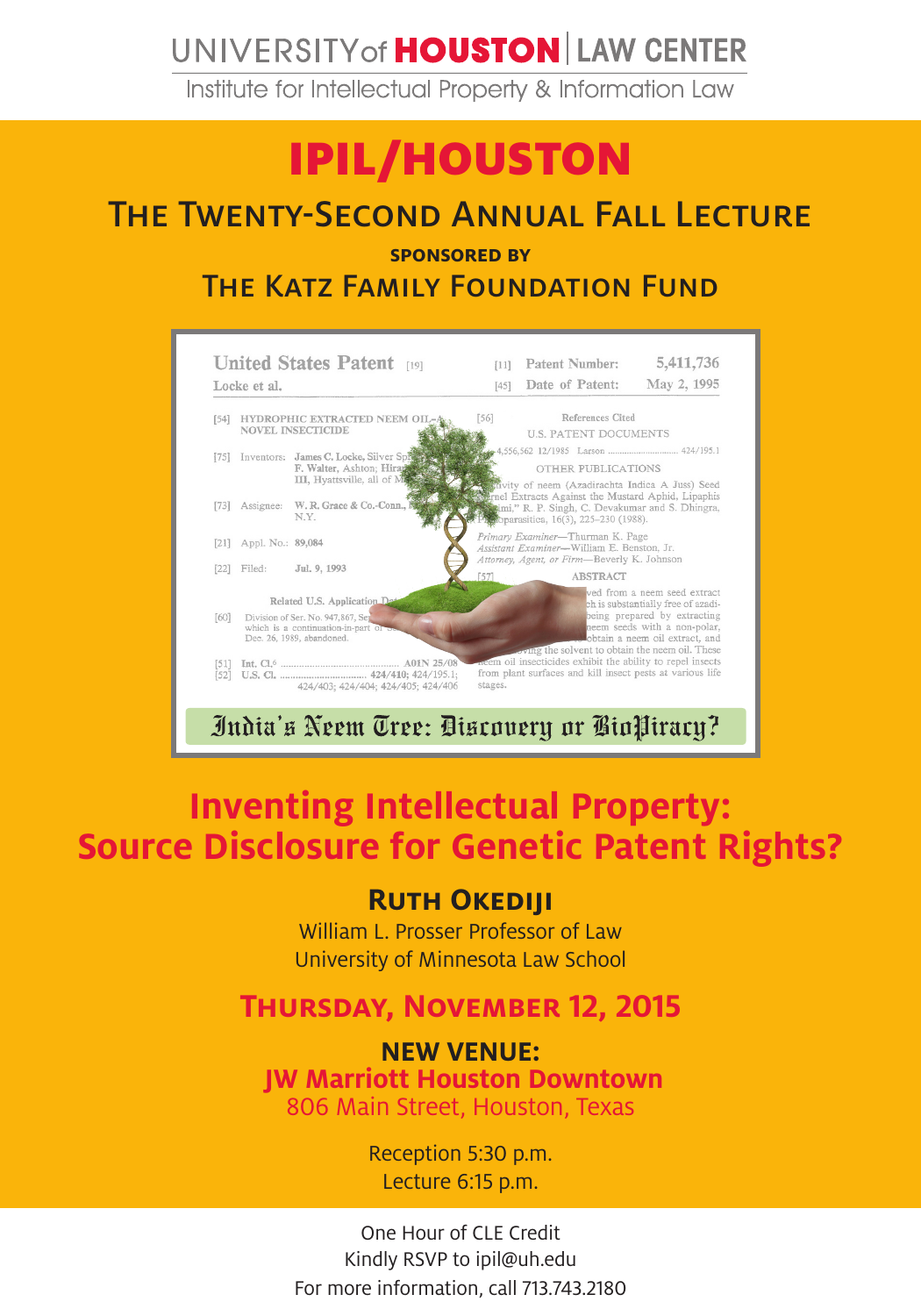#### **The Fall Lecture Sponsored by the Katz Family Foundation Fund**

Celebrating 22 Years of Serving Houston's Intellectual Property & Information Law Bar

#### **Past Presenters**

- **2014** DENNIS D. CROUCH, University of Missouri School of Law
- **2013** ELIZABETH A. ROWE, University of Florida Levin College of Law
- **2012** HON. JIMMIE V. REYNA, U.S. Court of Appeals for the Federal Circuit
- **2011** ROBERT BRAUNEIS, George Washington University Law School
- **2010** JANE K. WINN, University of Washington School of Law
- **2009** GREGORY N. MANDEL, Temple University Beasley School of Law
- **2008** MARGO A. BAGLEY, University of Virginia School of Law
- 2007 CLARISA LONG, Columbia University School of Law
- 2006 | OHN F. DUFFY, George Washington University Law School
- 2005 DAN L. BURK, University of Minnesota Law School
- 2004 DAVID J. FRANKLYN, University of San Francisco School of Law
- 2003 WILLIAM F. LEE, Wilmer Cutler Pickering Hale and Dorr LLP
- **2002** HON. PAUL MICHEL, U.S. Court of Appeals for the Federal Circuit
- 2001 YSOLDE GENDREAU, Université de Montréal
- 2000 **JERRE B. SWANN, Kilpatrick Stockton LLP**
- 1999 | OSEPH STRAUS, Max Planck Institute for Innovation and Competition
- **1998 JOHN R. THOMAS, Georgetown University Law Center**
- 1997 HON. NANCY LINCK, U.S. Patent and Trademark Office
- 1996 Hon. GLENN ARCHER, HON. PAULINE NEWMAN, AND HON. EDWARD SMITH, U.S. Court of Appeals for the Federal Circuit
- **1995** DONALD S. CHISUM, Author, CHISUM ON PATENTS
- 1994 **JOHN PEGRAM, Fish & Richardson P.C.**

# **IPIL/HOUSTON**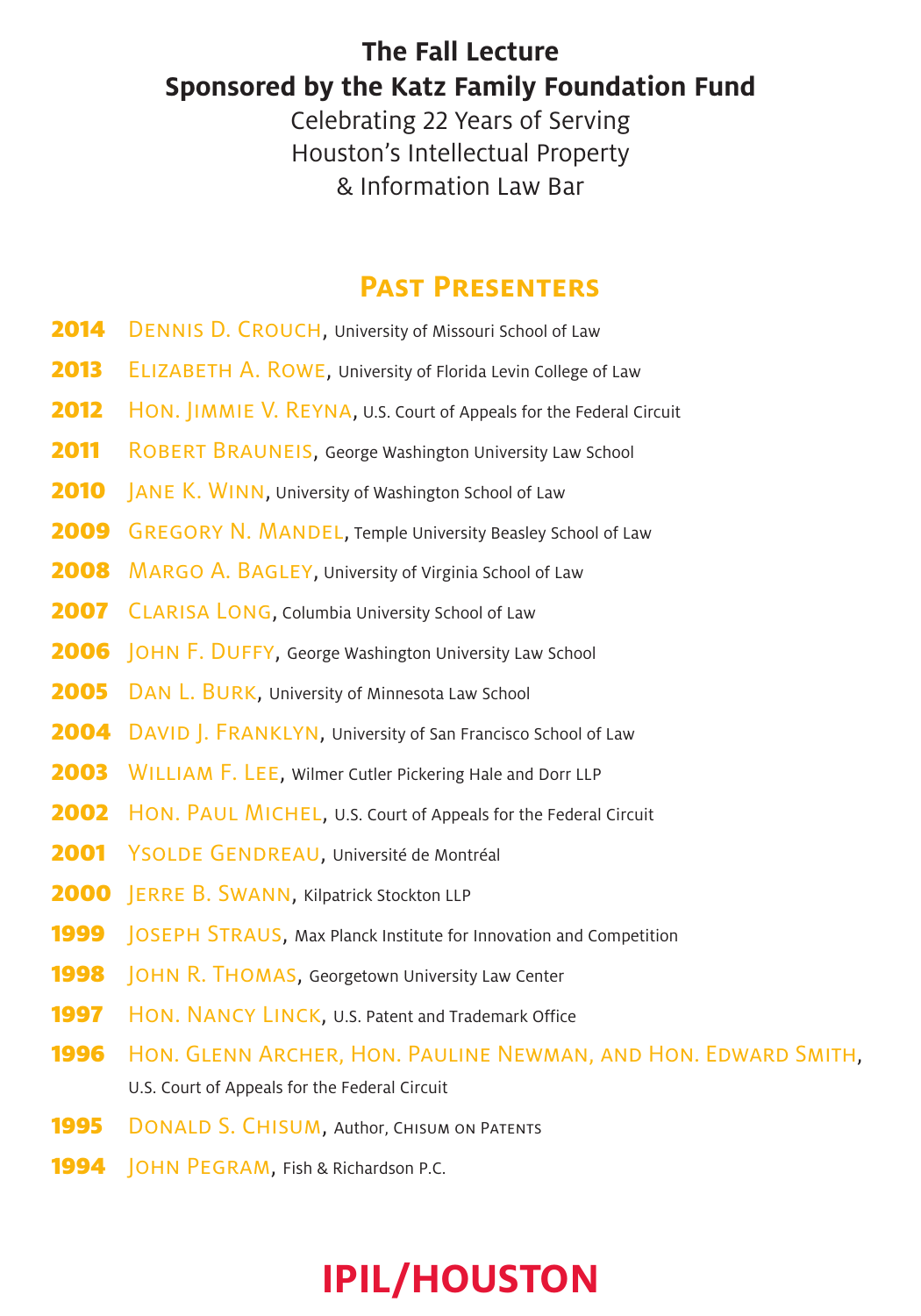

**Ruth L. Okediji.** As the William L. Prosser Professor of Law since 2003 at the University of Minnesota Law School, Professor Okediji is recognized worldwide as one of the foremost experts on international IP law and international economic regulation. Before joining the Law School in 2003, she was the Edith Gaylord Presidential Professor of Law at the University of Oklahoma College of Law. Okediji has served as a visiting professor at Duke University School of Law and several other U.S. and international law schools. She has held visiting research positions at Harvard Law School and at the Max Planck Institute in Munich, Germany.

Professor Okediji's scholarship focuses on issues of innovation policy, economic development, and global knowledge governance in the context of international institutions and public international law. She is co-author of a leading copyright casebook, Copyright in a GLOBAL Information Economy (Aspen, 4th ed. 2015), and co-author of a second, seminal casebook, International Patent Law and Policy (Aspen, 2013). Her credits include two additional books, Patent Law in Global Perspective (with Margo Bagley) (Oxford, 2014) and Copyright Law in an Age of Limitations and Exceptions (forthcoming, Cambridge 2015). Okediji also has authored an extensive array of articles, commissioned papers, and book chapters, and has been a reviewer and editor of the Journal of World Intellectual Property since 2009.

Professor Okediji has been acknowledged nationally and internationally for her research and professional service, and is regularly cited for her work on IP-related issues in developing and least developed countries. She has served as a policy advisor on the impact of IP protection on development goals for many governments and inter-governmental organizations. She also has been a consultant for the U.N. Conference on Trade and Development, the U.N. Development Program, and the World Intellectual Property Organization (WIPO) and has directed research and technical assistance projects in Europe, Sub-Saharan Africa, and the Caribbean. In 2015, Managing Intellectual Property named Okediji among the 50 most influential people in IP worldwide.

A graduate of the University of Jos (LL.B.) and Harvard Law School (LL.M., S.J.D.), Professor Okediji is licensed to practice law in New York and Minnesota. She was elected to the American Law Institute in 2008. She teaches Contracts, Patents, Copyright, Trademarks, and International Intellectual Property.

#### **Inventing Intellectual Property: Source Disclosure for Genetic Patent Rights?**

Recently concluded regional agreements and ongoing international negotiations extending proprietary rights over genetic resources (GR) and associated traditional knowledge (TK) raise serious concerns for the intellectual property system, particularly with respect to innovation in the life sciences. A foremost consideration relates to the conditions under which patent applicants must disclose the source of genetic material to a patent examiner, and the extent to which failure to disclose may impose penalties in certain jurisdictions up to and including patent forfeiture. Also at stake are considerations of how a globally mandated disclosure regime might fundamentally re-shape the criteria for patentability that has been presumptively harmonized across jurisdictions since the conclusion of the TRIPS Agreement.

This lecture examines the nature and scope of the disclosure of origin requirements for GRs and TKs increasingly being adopted in notable jurisdictions around the world. It highlights implications for future harmonization of patent law, in particular cross-border cooperation in patent prosecution and enforcement. Finally, it considers prospects for an international instrument on disclosure of origin within the global intellectual property framework based on recent proposals in various multilateral fora.